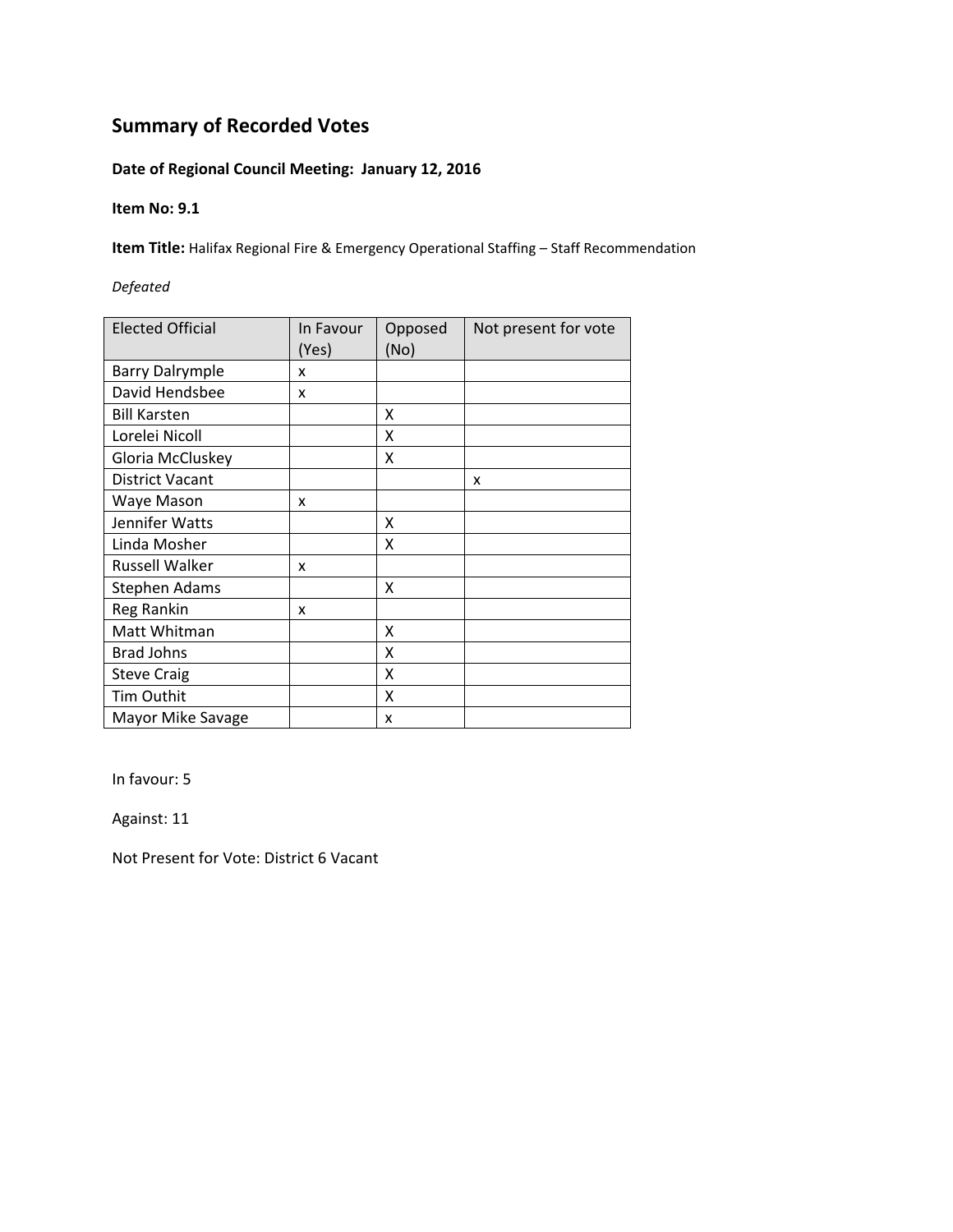#### **Date of Regional Council Meeting: January 12, 2016**

#### **Item No: 9.1**

**Item Title:** Halifax Regional Fire & Emergency Operational Staffing – Alternate Motion

- 1) Supplement existing career staffing at Station 4 (Lady Hammond Road) and Station 13 (King Street) with a complement of volunteer firefighters so they become permanent composite stations;
- 2) Add career firefighters at Station 8 (Bedford), Station 16 (Eastern Passage), Station 17 (Cole Harbour), and Station 58 (Lakeside) in order to staff each with crews of 4 career firefighters 24‐7;
- 3) Add additional career firefighters at Station 2 (University Avenue) and Station 12 (Highland Park) to staff the two aerials with crews of 4 career firefighters 24‐7; and
- 4) The cost of these staffing changes to be applied to the general tax rate.

Elected Official | In Favour (Yes) Opposed (No) Not present for vote Barry Dalrymple | x David Hendsbee x Bill Karsten X Lorelei Nicoll X Gloria McCluskey | X District Vacant  $\vert$   $\vert$   $\vert$   $\vert$   $\vert$  x Waye Mason  $\vert x \vert$ Jennifer Watts X Linda Mosher **X** X Russell Walker X Stephen Adams X Reg Rankin X Matt Whitman X Brad Johns X Steve Craig X Tim Outhit X Mayor Mike Savage  $\vert x \vert$ 

*Motion for deferral pending a staff report on the financial implications.*

In favour: 15

Against: 1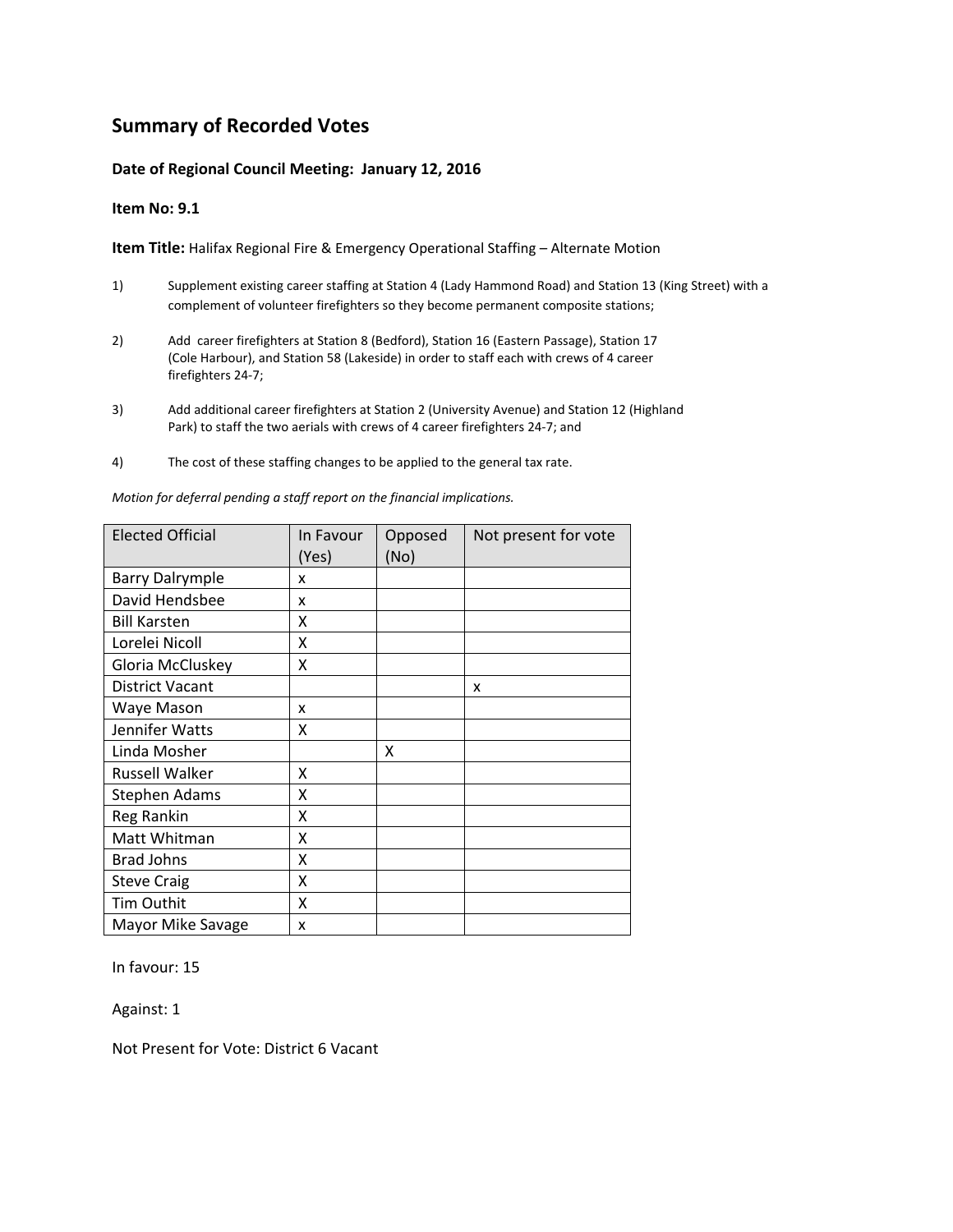#### **Date of Regional Council Meeting: January 12, 2016**

#### **Item No: 9.1**

**Item Title:** Halifax Regional Fire & Emergency Operational Staffing

Request a staff on the cost implications of raising the yearly honorarium for volunteer fire fighters to maximum eligible of an additional \$2,500 per member.

| <b>Elected Official</b> | In Favour<br>(Yes) | Opposed<br>(No) | Not present for vote |
|-------------------------|--------------------|-----------------|----------------------|
| <b>Barry Dalrymple</b>  | x                  |                 |                      |
| David Hendsbee          | x                  |                 |                      |
| <b>Bill Karsten</b>     | x                  |                 |                      |
| Lorelei Nicoll          | Χ                  |                 |                      |
| Gloria McCluskey        | X                  |                 |                      |
| <b>District Vacant</b>  |                    |                 | x                    |
| Waye Mason              | x                  |                 |                      |
| Jennifer Watts          | χ                  |                 |                      |
| Linda Mosher            |                    | x               |                      |
| <b>Russell Walker</b>   | Χ                  |                 |                      |
| <b>Stephen Adams</b>    | Χ                  |                 |                      |
| Reg Rankin              | X                  |                 |                      |
| Matt Whitman            | X                  |                 |                      |
| <b>Brad Johns</b>       | X                  |                 |                      |
| <b>Steve Craig</b>      | X                  |                 |                      |
| Tim Outhit              | X                  |                 |                      |
| Mayor Mike Savage       | x                  |                 |                      |

In favour: 15

Against: 1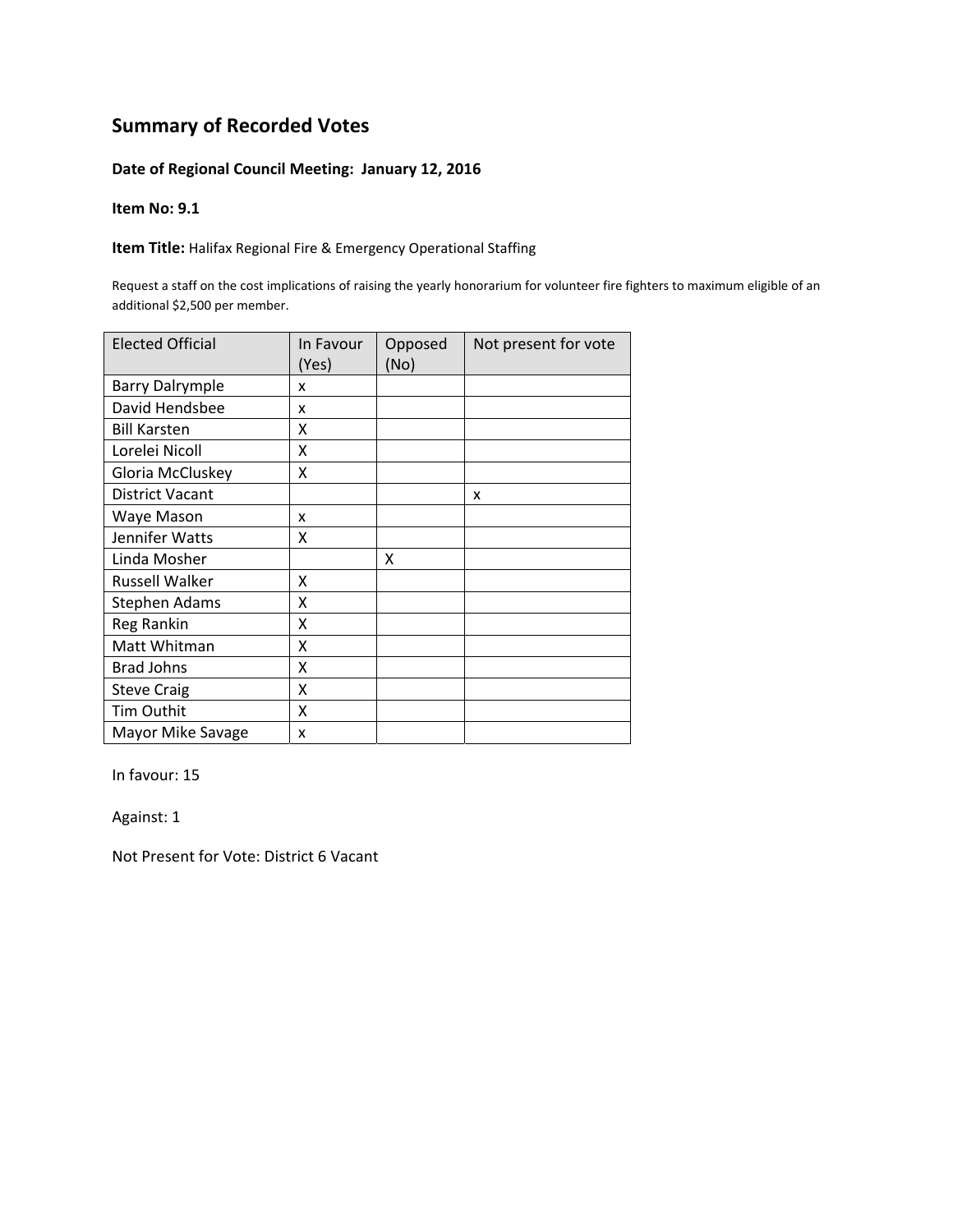## **Date of Regional Council Meeting: January 12, 2016**

#### **Item No: 11.1**

**Item Title:** Case H00420 – Application to consider 2720 Gottingen Street, Halifax as a Municipally Registered Heritage Property

| <b>Elected Official</b> | In Favour<br>(Yes) | Opposed<br>(No) | Not present for vote |
|-------------------------|--------------------|-----------------|----------------------|
| <b>Barry Dalrymple</b>  | x                  |                 |                      |
| David Hendsbee          | x                  |                 |                      |
| <b>Bill Karsten</b>     | x                  |                 |                      |
| Lorelei Nicoll          | X                  |                 |                      |
| Gloria McCluskey        | Χ                  |                 |                      |
| <b>District Vacant</b>  |                    |                 | x                    |
| Waye Mason              | x                  |                 |                      |
| Jennifer Watts          | x                  |                 |                      |
| Linda Mosher            | x                  |                 |                      |
| <b>Russell Walker</b>   | x                  |                 |                      |
| <b>Stephen Adams</b>    | X                  |                 |                      |
| Reg Rankin              | x                  |                 |                      |
| Matt Whitman            | X                  |                 |                      |
| <b>Brad Johns</b>       | X                  |                 |                      |
| <b>Steve Craig</b>      | X                  |                 |                      |
| Tim Outhit              | X                  |                 |                      |
| Mayor Mike Savage       | x                  |                 |                      |

In favour: 16

Against: Nil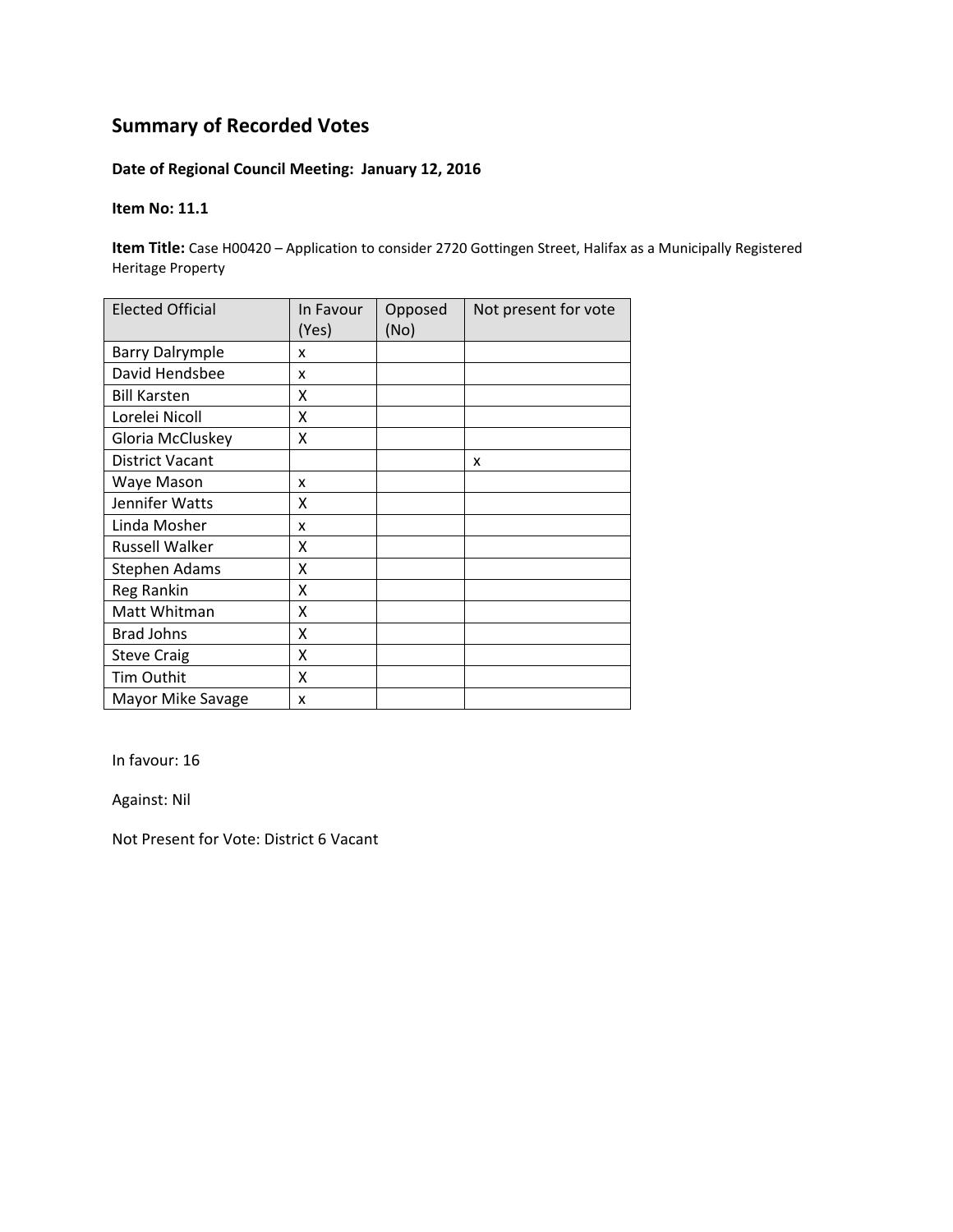## **Date of Regional Council Meeting: January 12, 2016**

#### **Item No: 14.1.1**

**Item Title:** Approval of \$50,000 Disbursement and Establishment of Approval Process for DeWolf Fund

| <b>Elected Official</b> | In Favour<br>(Yes) | Opposed<br>(No) | Not present for vote |
|-------------------------|--------------------|-----------------|----------------------|
| <b>Barry Dalrymple</b>  | x                  |                 |                      |
| David Hendsbee          | x                  |                 |                      |
| <b>Bill Karsten</b>     | x                  |                 |                      |
| Lorelei Nicoll          | Χ                  |                 |                      |
| Gloria McCluskey        | Χ                  |                 |                      |
| <b>District Vacant</b>  |                    |                 | x                    |
| Waye Mason              | x                  |                 |                      |
| Jennifer Watts          | x                  |                 |                      |
| Linda Mosher            | x                  |                 |                      |
| <b>Russell Walker</b>   | x                  |                 |                      |
| <b>Stephen Adams</b>    | X                  |                 |                      |
| Reg Rankin              | X                  |                 |                      |
| Matt Whitman            | X                  |                 |                      |
| <b>Brad Johns</b>       | X                  |                 |                      |
| <b>Steve Craig</b>      | X                  |                 |                      |
| Tim Outhit              | X                  |                 |                      |
| Mayor Mike Savage       | X                  |                 |                      |

In favour: 16

Against: Nil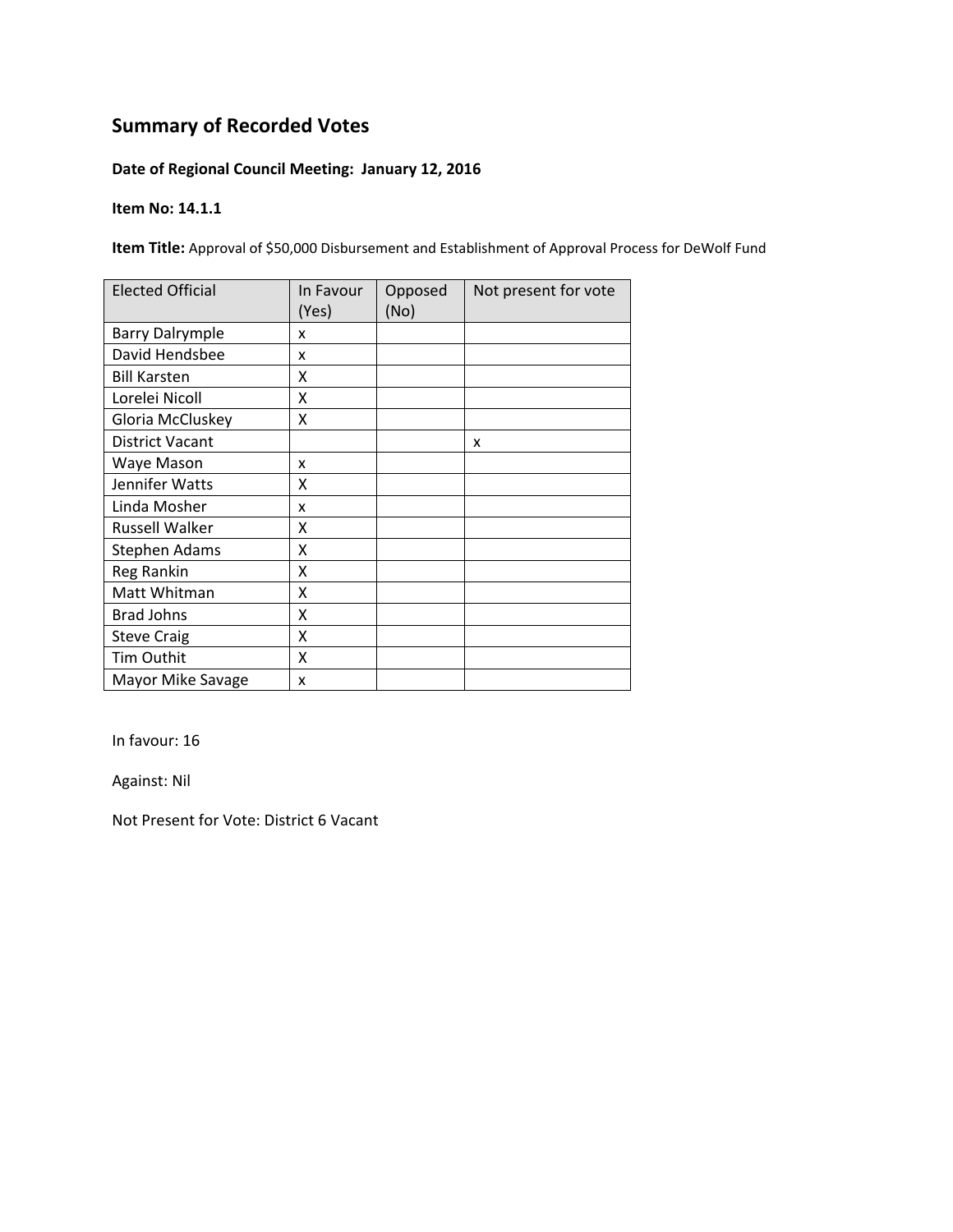## **Date of Regional Council Meeting: January 12, 2016**

#### **Item No: 14.1.2**

**Item Title:** HRM Pension Plan (HRMPP) Amendment

| <b>Elected Official</b> | In Favour<br>(Yes) | Opposed<br>(No) | Not present for vote |
|-------------------------|--------------------|-----------------|----------------------|
| <b>Barry Dalrymple</b>  | x                  |                 |                      |
| David Hendsbee          | X                  |                 |                      |
| <b>Bill Karsten</b>     | χ                  |                 |                      |
| Lorelei Nicoll          | X                  |                 |                      |
| Gloria McCluskey        | Χ                  |                 |                      |
| <b>District Vacant</b>  |                    |                 | x                    |
| Waye Mason              | x                  |                 |                      |
| Jennifer Watts          | x                  |                 |                      |
| Linda Mosher            | x                  |                 |                      |
| <b>Russell Walker</b>   | χ                  |                 |                      |
| Stephen Adams           | Χ                  |                 |                      |
| Reg Rankin              | X                  |                 |                      |
| Matt Whitman            | Χ                  |                 |                      |
| <b>Brad Johns</b>       | X                  |                 |                      |
| <b>Steve Craig</b>      | X                  |                 |                      |
| Tim Outhit              | X                  |                 |                      |
| Mayor Mike Savage       | X                  |                 |                      |

In favour: 16

Against: Nil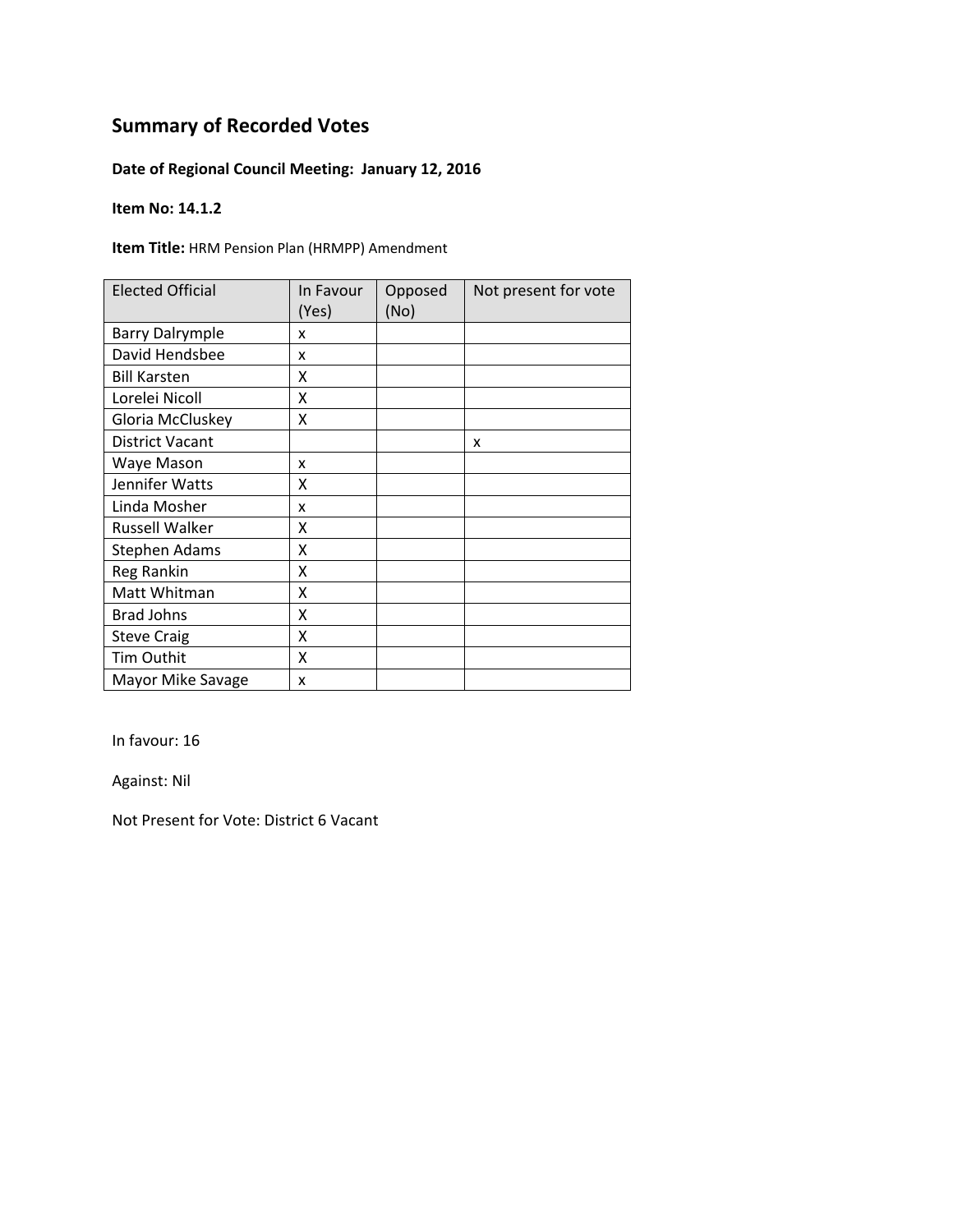## **Date of Regional Council Meeting: January 12, 2016**

#### **Item No: 14.1.3**

**Item Title:** Halifax Regional Fire & Emergency Recruitment Process

| <b>Elected Official</b> | In Favour<br>(Yes) | Opposed<br>(No) | Not present for vote |
|-------------------------|--------------------|-----------------|----------------------|
| <b>Barry Dalrymple</b>  | x                  |                 |                      |
| David Hendsbee          | x                  |                 |                      |
| <b>Bill Karsten</b>     | X                  |                 |                      |
| Lorelei Nicoll          | X                  |                 |                      |
| Gloria McCluskey        | X                  |                 |                      |
| <b>District Vacant</b>  |                    |                 | X                    |
| Waye Mason              | x                  |                 |                      |
| Jennifer Watts          | x                  |                 |                      |
| Linda Mosher            | x                  |                 |                      |
| Russell Walker          | x                  |                 |                      |
| Stephen Adams           | Χ                  |                 |                      |
| Reg Rankin              | X                  |                 |                      |
| Matt Whitman            | X                  |                 |                      |
| <b>Brad Johns</b>       | X                  |                 |                      |
| <b>Steve Craig</b>      | X                  |                 |                      |
| Tim Outhit              | X                  |                 |                      |
| Mayor Mike Savage       | x                  |                 |                      |

In favour: 16

Against: Nil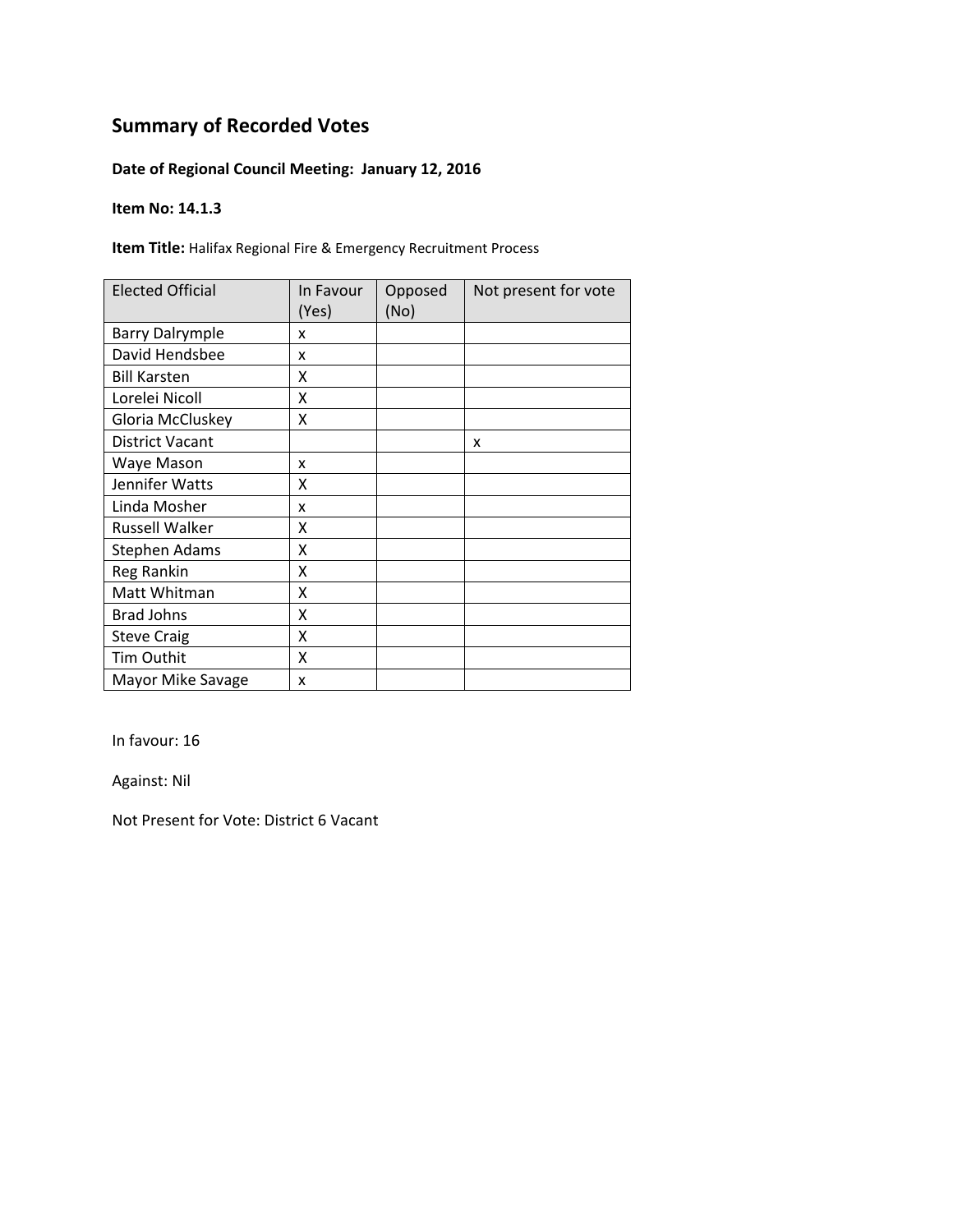## **Date of Regional Council Meeting: January 12, 2016**

#### **Item No: 14.2.1**

**Item Title:** Support for Destination Eastern and Northumberland Shores (DEANS)

| <b>Elected Official</b> | In Favour<br>(Yes) | Opposed<br>(No) | Not present for vote |
|-------------------------|--------------------|-----------------|----------------------|
| <b>Barry Dalrymple</b>  | x                  |                 |                      |
| David Hendsbee          | x                  |                 |                      |
| <b>Bill Karsten</b>     | χ                  |                 |                      |
| Lorelei Nicoll          | Χ                  |                 |                      |
| Gloria McCluskey        | Χ                  |                 |                      |
| <b>District Vacant</b>  |                    |                 | X                    |
| Waye Mason              | x                  |                 |                      |
| Jennifer Watts          | χ                  |                 |                      |
| Linda Mosher            | x                  |                 |                      |
| <b>Russell Walker</b>   | χ                  |                 |                      |
| Stephen Adams           | χ                  |                 |                      |
| Reg Rankin              | Χ                  |                 |                      |
| Matt Whitman            | Χ                  |                 |                      |
| <b>Brad Johns</b>       | X                  |                 |                      |
| <b>Steve Craig</b>      | X                  |                 |                      |
| Tim Outhit              | Χ                  |                 |                      |
| Mayor Mike Savage       | x                  |                 |                      |

In favour: 16

Against: Nil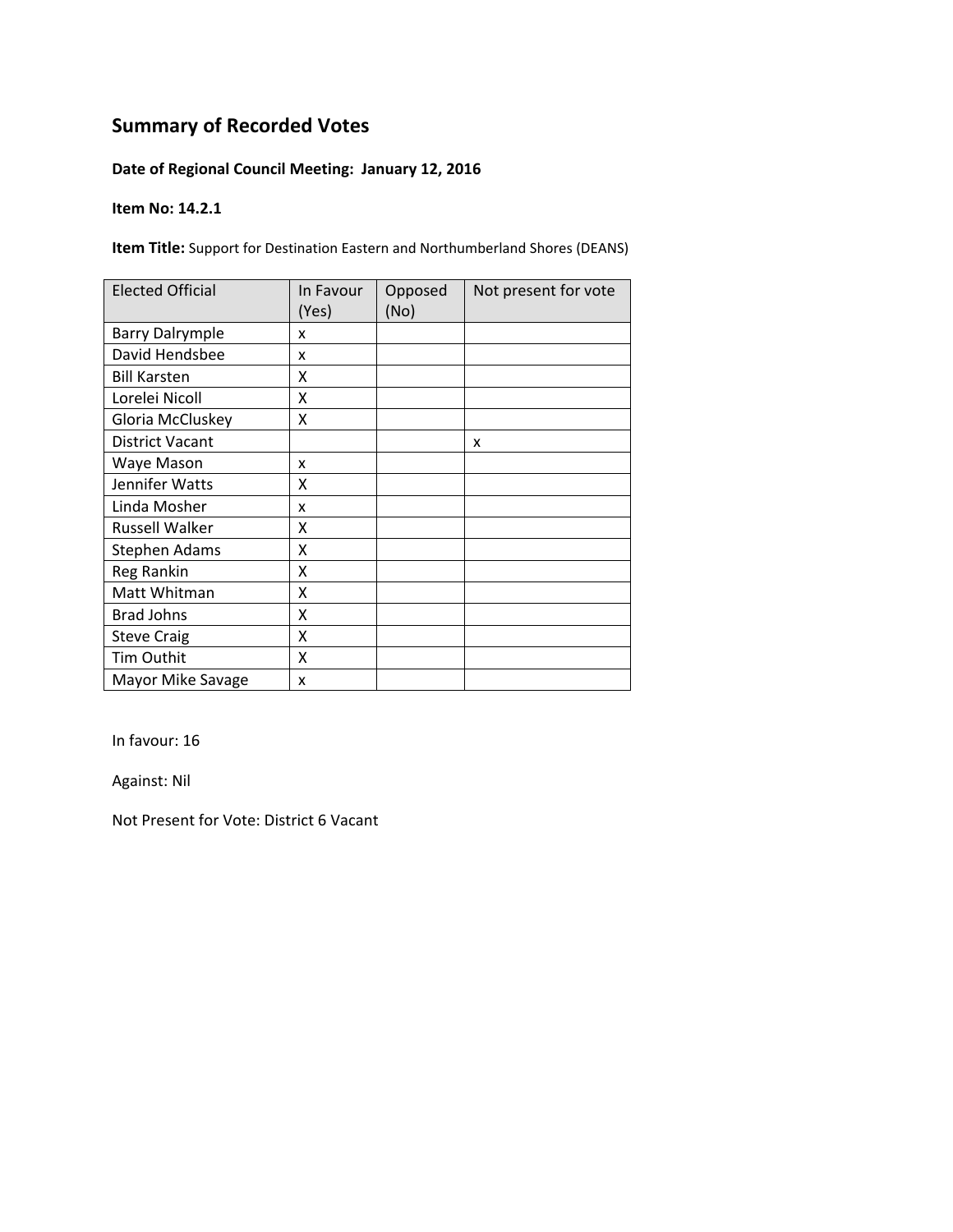### **Date of Regional Council Meeting: January 12, 2016**

#### **Item No: 14.3.1**

**Item Title:** Case 20072 – Amendments to Municipal Planning Strategy and Land Use By‐law for Planning District 5, 786 and 792 Old Sambro Road, Harrietsfield

| <b>Elected Official</b> | In Favour<br>(Yes) | Opposed<br>(No) | Not present for vote |
|-------------------------|--------------------|-----------------|----------------------|
| <b>Barry Dalrymple</b>  | x                  |                 |                      |
| David Hendsbee          | x                  |                 |                      |
| <b>Bill Karsten</b>     | x                  |                 |                      |
| Lorelei Nicoll          | Χ                  |                 |                      |
| Gloria McCluskey        | Χ                  |                 |                      |
| <b>District Vacant</b>  |                    |                 | X                    |
| Waye Mason              | x                  |                 |                      |
| Jennifer Watts          | x                  |                 |                      |
| Linda Mosher            | x                  |                 |                      |
| Russell Walker          | x                  |                 |                      |
| <b>Stephen Adams</b>    | Χ                  |                 |                      |
| Reg Rankin              | Χ                  |                 |                      |
| Matt Whitman            | Χ                  |                 |                      |
| <b>Brad Johns</b>       | X                  |                 |                      |
| <b>Steve Craig</b>      | Χ                  |                 |                      |
| Tim Outhit              | X                  |                 |                      |
| Mayor Mike Savage       | x                  |                 |                      |

In favour: 16

Against: Nil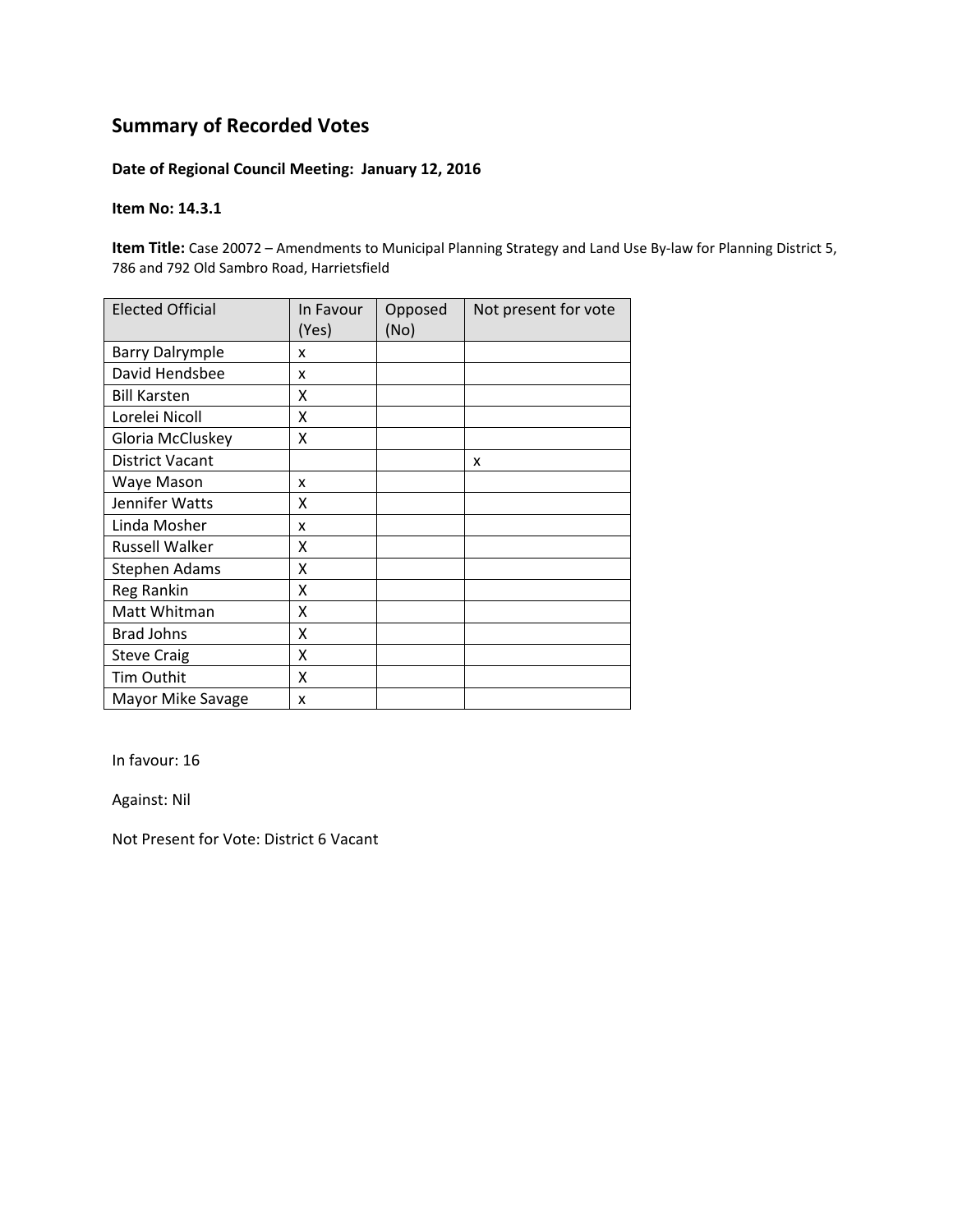## **Date of Regional Council Meeting: January 12, 2016**

#### **Item No: 14.4.1**

**Item Title:** Case H00413 – Request to Register 2263 Brunswick Street, Halifax as a Municipal Heritage Property

| <b>Elected Official</b> | In Favour<br>(Yes) | Opposed<br>(No) | Not present for vote |
|-------------------------|--------------------|-----------------|----------------------|
| <b>Barry Dalrymple</b>  | x                  |                 |                      |
| David Hendsbee          | x                  |                 |                      |
| <b>Bill Karsten</b>     | x                  |                 |                      |
| Lorelei Nicoll          | x                  |                 |                      |
| Gloria McCluskey        | Χ                  |                 |                      |
| <b>District Vacant</b>  |                    |                 | X                    |
| Waye Mason              | x                  |                 |                      |
| Jennifer Watts          | x                  |                 |                      |
| Linda Mosher            | x                  |                 |                      |
| <b>Russell Walker</b>   | x                  |                 |                      |
| <b>Stephen Adams</b>    | X                  |                 |                      |
| Reg Rankin              | X                  |                 |                      |
| Matt Whitman            | Χ                  |                 |                      |
| <b>Brad Johns</b>       | X                  |                 |                      |
| <b>Steve Craig</b>      | X                  |                 |                      |
| <b>Tim Outhit</b>       | X                  |                 |                      |
| Mayor Mike Savage       | X                  |                 |                      |

In favour: 16

Against: Nil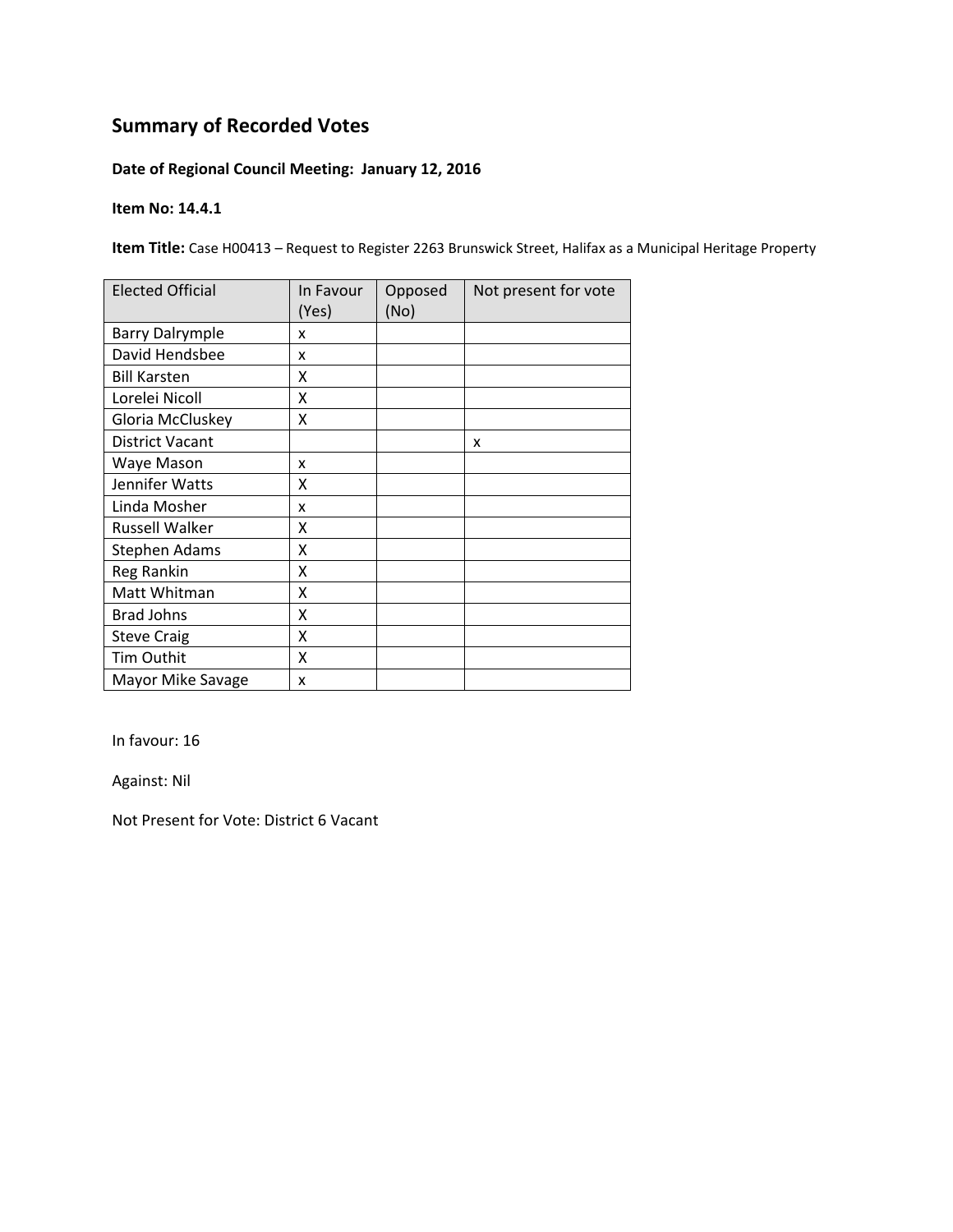## **Date of Regional Council Meeting: January 12, 2016**

#### **Item No: 14.5.1**

**Item Title:** Request for Staff Report re: Councillors sitting on Planning Advisory Committees

| <b>Elected Official</b> | In Favour<br>(Yes) | Opposed<br>(No) | Not present for vote |
|-------------------------|--------------------|-----------------|----------------------|
| <b>Barry Dalrymple</b>  | x                  |                 |                      |
| David Hendsbee          | x                  |                 |                      |
| <b>Bill Karsten</b>     | χ                  |                 |                      |
| Lorelei Nicoll          | Χ                  |                 |                      |
| Gloria McCluskey        | X                  |                 |                      |
| <b>District Vacant</b>  |                    |                 | x                    |
| Waye Mason              | x                  |                 |                      |
| Jennifer Watts          | χ                  |                 |                      |
| Linda Mosher            | x                  |                 |                      |
| <b>Russell Walker</b>   | χ                  |                 |                      |
| Stephen Adams           | χ                  |                 |                      |
| Reg Rankin              | X                  |                 |                      |
| Matt Whitman            | Χ                  |                 |                      |
| <b>Brad Johns</b>       | X                  |                 |                      |
| <b>Steve Craig</b>      | Χ                  |                 |                      |
| Tim Outhit              | X                  |                 |                      |
| Mayor Mike Savage       | X                  |                 |                      |

In favour: 16

Against: Nil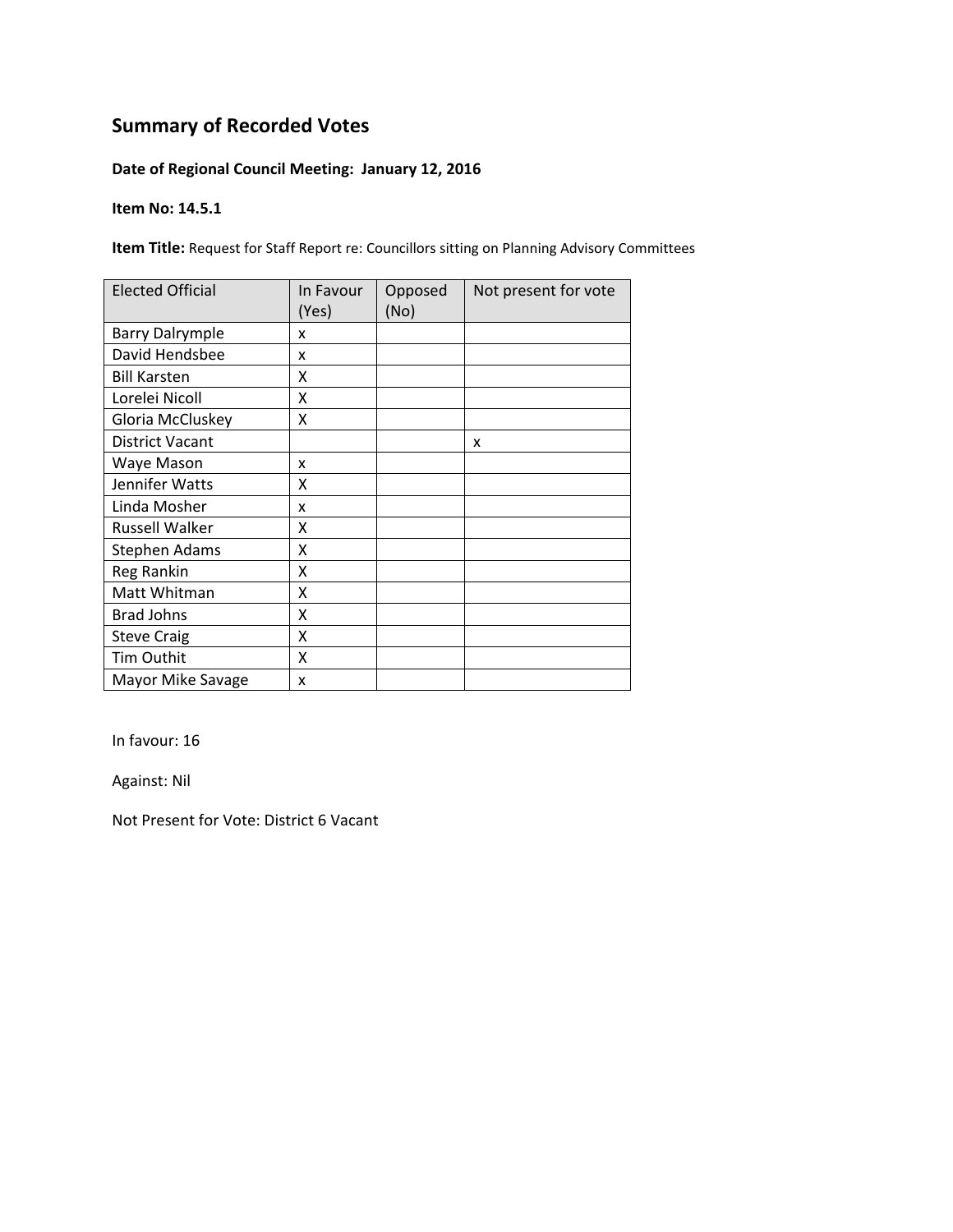### **Date of Regional Council Meeting: January 12, 2016**

#### **Item No: 14.5.2**

**Item Title:** Request for Staff Report re: Community Boundary Project – Fairview, Clayton Park, Rockingham, Birch Cove, Prince's Lodge and Kearney Lake Area

| <b>Elected Official</b> | In Favour<br>(Yes) | Opposed<br>(No) | Not present for vote |
|-------------------------|--------------------|-----------------|----------------------|
| <b>Barry Dalrymple</b>  | x                  |                 |                      |
| David Hendsbee          | x                  |                 |                      |
| <b>Bill Karsten</b>     |                    | x               |                      |
| Lorelei Nicoll          | Χ                  |                 |                      |
| Gloria McCluskey        | Χ                  |                 |                      |
| <b>District Vacant</b>  |                    |                 | X                    |
| Waye Mason              | x                  |                 |                      |
| Jennifer Watts          | X                  |                 |                      |
| Linda Mosher            | x                  |                 |                      |
| <b>Russell Walker</b>   | x                  |                 |                      |
| <b>Stephen Adams</b>    | Χ                  |                 |                      |
| Reg Rankin              | Χ                  |                 |                      |
| Matt Whitman            | Χ                  |                 |                      |
| <b>Brad Johns</b>       | Χ                  |                 |                      |
| <b>Steve Craig</b>      | X                  |                 |                      |
| Tim Outhit              | X                  |                 |                      |
| Mayor Mike Savage       | x                  |                 |                      |

In favour: 15

Against: 1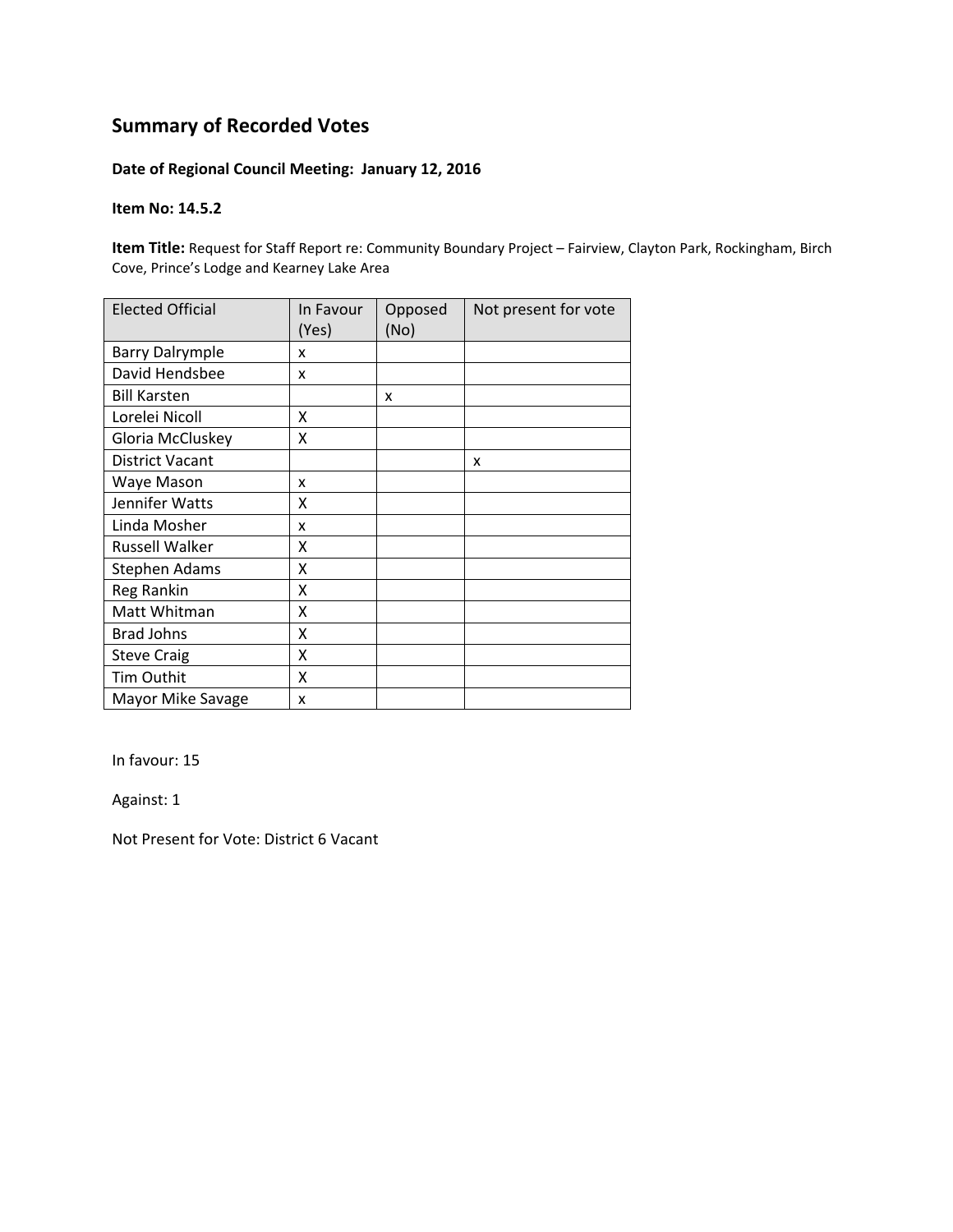## **Date of Regional Council Meeting: January 12, 2016**

#### **Item No: 14.5.3**

**Item Title:** Request for Staff Report re: Possible amendments to the Heritage Incentives Program

| <b>Elected Official</b> | In Favour<br>(Yes) | Opposed<br>(No) | Not present for vote |
|-------------------------|--------------------|-----------------|----------------------|
| <b>Barry Dalrymple</b>  | x                  |                 |                      |
| David Hendsbee          | x                  |                 |                      |
| <b>Bill Karsten</b>     | x                  |                 |                      |
| Lorelei Nicoll          | x                  |                 |                      |
| Gloria McCluskey        | Χ                  |                 |                      |
| <b>District Vacant</b>  |                    |                 | X                    |
| Waye Mason              | x                  |                 |                      |
| Jennifer Watts          | x                  |                 |                      |
| Linda Mosher            | x                  |                 |                      |
| <b>Russell Walker</b>   | X                  |                 |                      |
| <b>Stephen Adams</b>    | X                  |                 |                      |
| Reg Rankin              | X                  |                 |                      |
| Matt Whitman            | X                  |                 |                      |
| <b>Brad Johns</b>       | X                  |                 |                      |
| <b>Steve Craig</b>      | X                  |                 |                      |
| <b>Tim Outhit</b>       | X                  |                 |                      |
| Mayor Mike Savage       | X                  |                 |                      |

In favour: 16

Against: Nil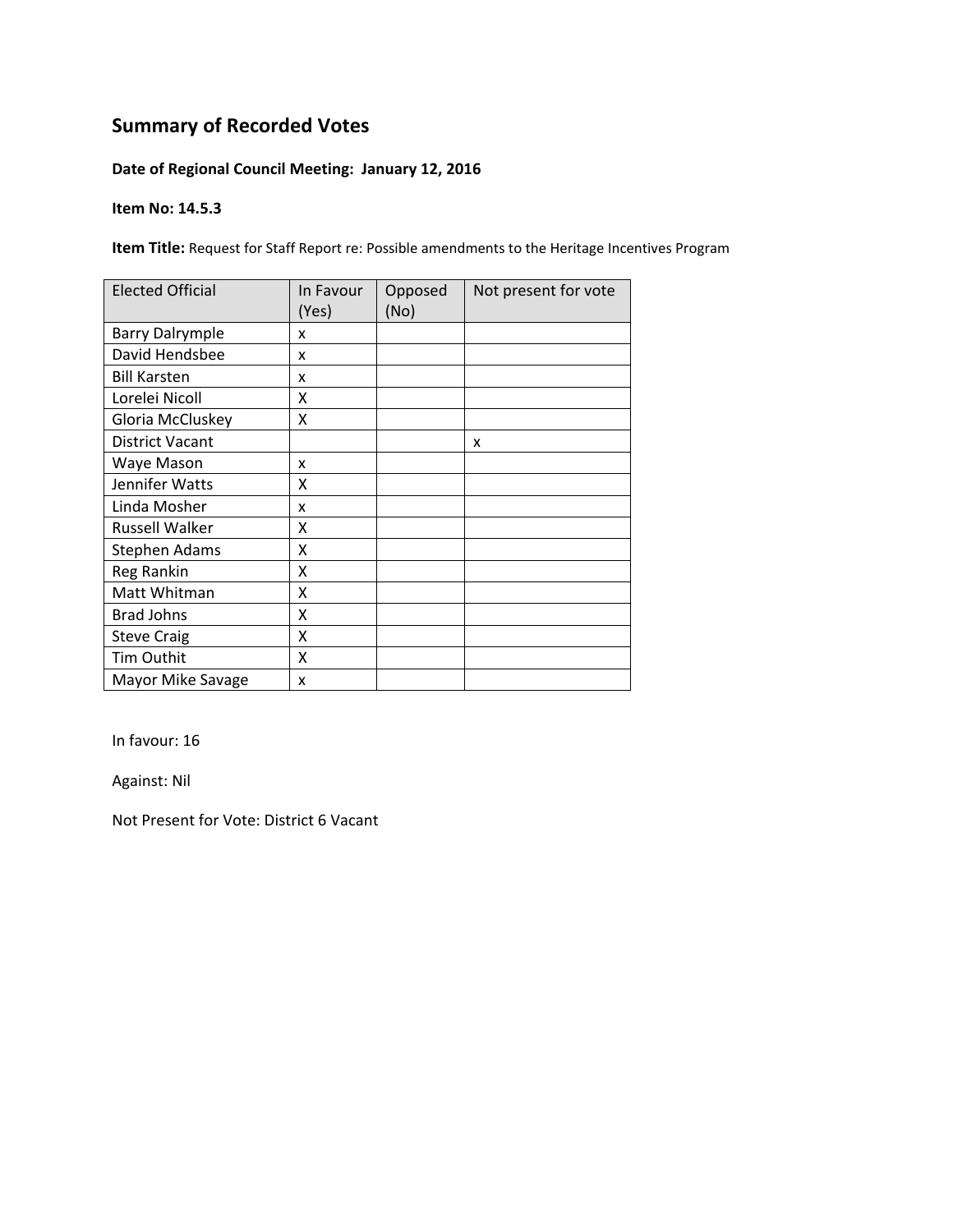## **Date of Regional Council Meeting: January 12, 2016**

#### **Item No: 14.5.4**

**Item Title:** Request for Staff Report re: Leaf Collection

| <b>Elected Official</b> | In Favour<br>(Yes) | Opposed<br>(No) | Not present for vote |
|-------------------------|--------------------|-----------------|----------------------|
| <b>Barry Dalrymple</b>  | x                  |                 |                      |
| David Hendsbee          | x                  |                 |                      |
| <b>Bill Karsten</b>     | x                  |                 |                      |
| Lorelei Nicoll          | χ                  |                 |                      |
| Gloria McCluskey        | Χ                  |                 |                      |
| <b>District Vacant</b>  |                    |                 | x                    |
| Waye Mason              | x                  |                 |                      |
| Jennifer Watts          | χ                  |                 |                      |
| Linda Mosher            | x                  |                 |                      |
| <b>Russell Walker</b>   | χ                  |                 |                      |
| <b>Stephen Adams</b>    | χ                  |                 |                      |
| Reg Rankin              | Χ                  |                 |                      |
| Matt Whitman            | Χ                  |                 |                      |
| <b>Brad Johns</b>       | X                  |                 |                      |
| <b>Steve Craig</b>      | X                  |                 |                      |
| <b>Tim Outhit</b>       | Χ                  |                 |                      |
| Mayor Mike Savage       | X                  |                 |                      |

In favour: 16

Against: Nil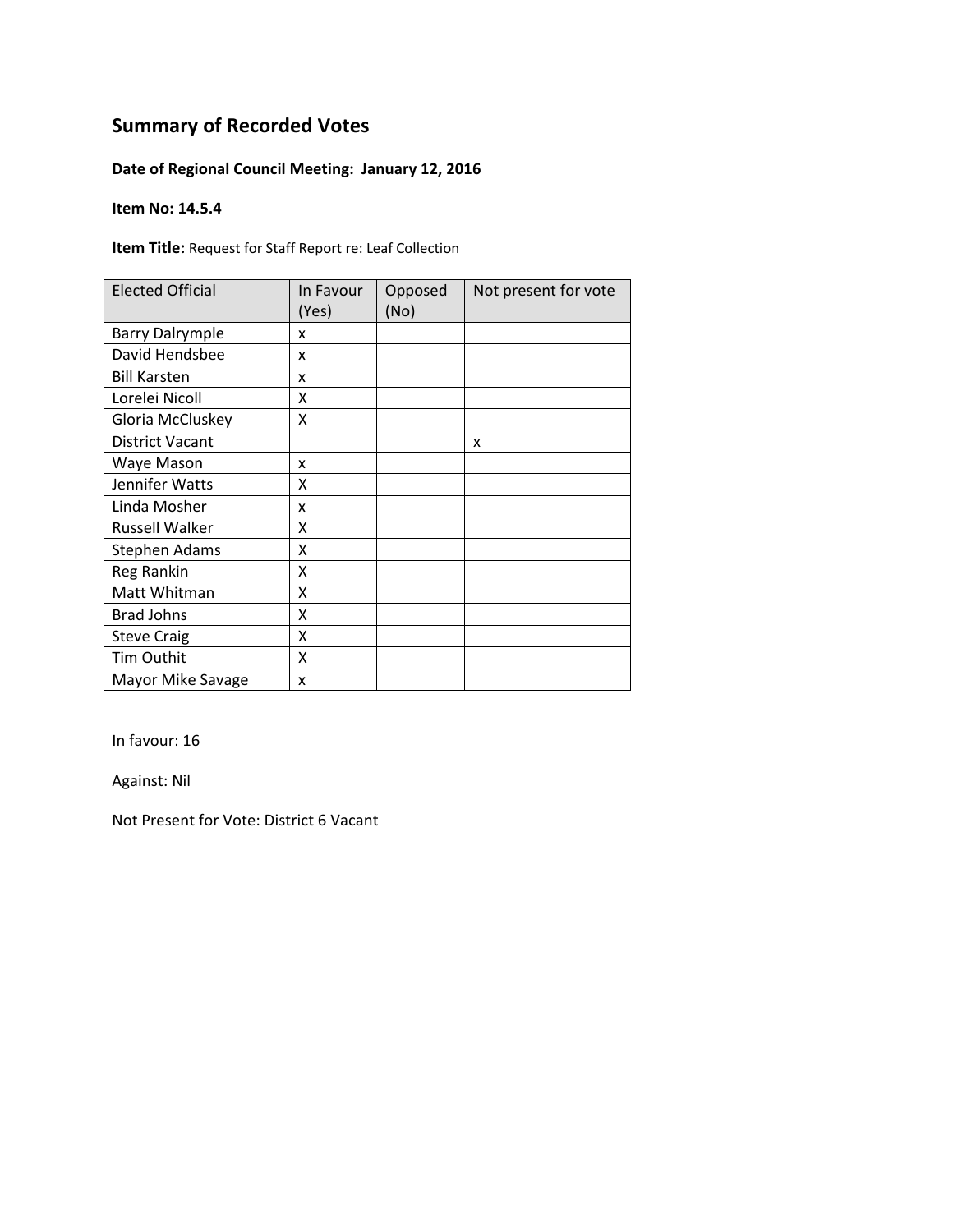## **Date of Regional Council Meeting: January 12, 2016**

#### **Item No: 14.5.5**

**Item Title:** Request for Staff Report re: In Camera breach

| <b>Elected Official</b> | In Favour<br>(Yes) | Opposed<br>(No) | Not present for vote |
|-------------------------|--------------------|-----------------|----------------------|
| <b>Barry Dalrymple</b>  | x                  |                 |                      |
| David Hendsbee          | x                  |                 |                      |
| <b>Bill Karsten</b>     | x                  |                 |                      |
| Lorelei Nicoll          | χ                  |                 |                      |
| Gloria McCluskey        | Χ                  |                 |                      |
| <b>District Vacant</b>  |                    |                 | x                    |
| Waye Mason              | x                  |                 |                      |
| Jennifer Watts          | χ                  |                 |                      |
| Linda Mosher            | x                  |                 |                      |
| <b>Russell Walker</b>   | χ                  |                 |                      |
| <b>Stephen Adams</b>    | Χ                  |                 |                      |
| Reg Rankin              | Χ                  |                 |                      |
| Matt Whitman            | X                  |                 |                      |
| <b>Brad Johns</b>       | X                  |                 |                      |
| <b>Steve Craig</b>      | X                  |                 |                      |
| Tim Outhit              | X                  |                 |                      |
| Mayor Mike Savage       | X                  |                 |                      |

In favour: 16

Against: Nil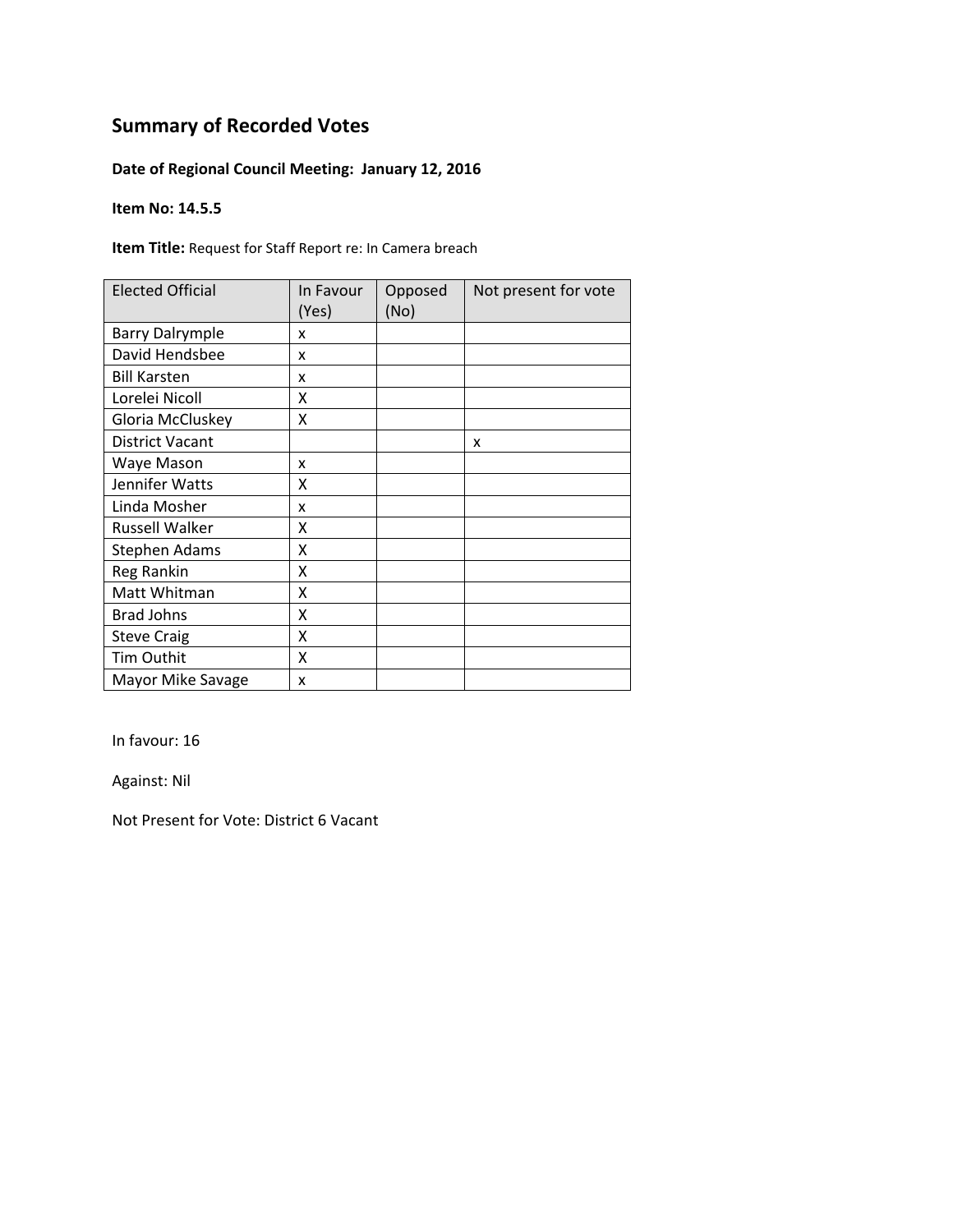### **Date of Regional Council Meeting: January 12, 2016**

#### **Item No: 16.2.1**

**Item Title:** Ratification of In Camera Motion **‐** Property Acquisition – West Bedford Transit Terminal Park & Ride Facility *– Private and Confidential Report*

| <b>Elected Official</b> | In Favour<br>(Yes) | Opposed<br>(No) | Not present for vote |
|-------------------------|--------------------|-----------------|----------------------|
| <b>Barry Dalrymple</b>  | x                  |                 |                      |
| David Hendsbee          | x                  |                 |                      |
| <b>Bill Karsten</b>     | x                  |                 |                      |
| Lorelei Nicoll          | Χ                  |                 |                      |
| Gloria McCluskey        | Χ                  |                 |                      |
| <b>District Vacant</b>  |                    |                 | X                    |
| Waye Mason              | x                  |                 |                      |
| Jennifer Watts          | x                  |                 |                      |
| Linda Mosher            | x                  |                 |                      |
| Russell Walker          | x                  |                 |                      |
| <b>Stephen Adams</b>    | Χ                  |                 |                      |
| Reg Rankin              |                    |                 | X                    |
| Matt Whitman            | χ                  |                 |                      |
| <b>Brad Johns</b>       |                    |                 | x                    |
| <b>Steve Craig</b>      | X                  |                 |                      |
| Tim Outhit              | X                  |                 |                      |
| Mayor Mike Savage       | x                  |                 |                      |

In favour: 14

Against: Nil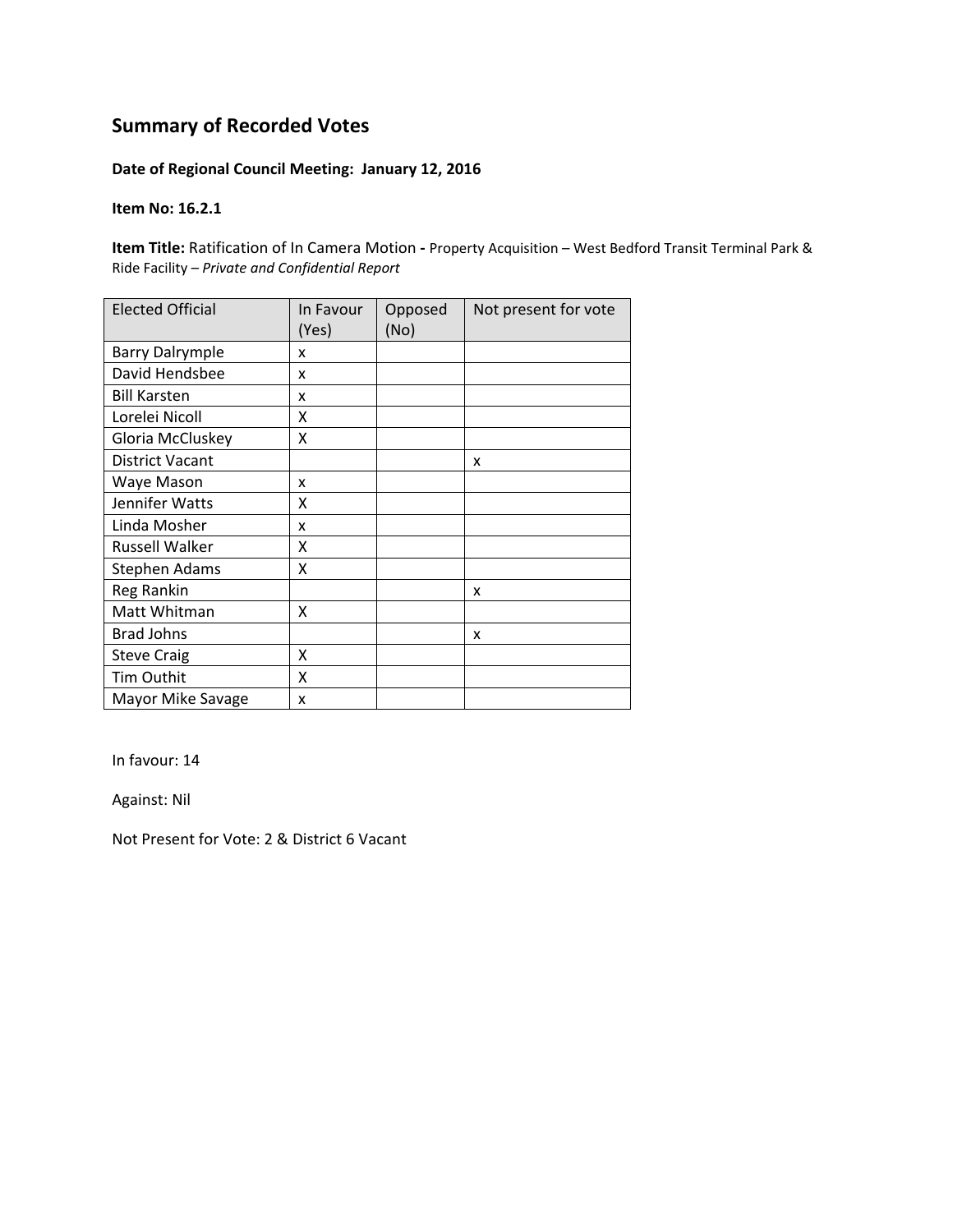## **Date of Regional Council Meeting: January 12, 2016**

#### **Item No: 16.3.1**

**Item Title:** Ratification of In Camera Motion **‐** Request for Proposal – *Private and Confidential Report*

| <b>Elected Official</b> | In Favour<br>(Yes) | Opposed<br>(No) | Not present for vote |
|-------------------------|--------------------|-----------------|----------------------|
| <b>Barry Dalrymple</b>  |                    | x               |                      |
| David Hendsbee          |                    | x               |                      |
| <b>Bill Karsten</b>     | x                  |                 |                      |
| Lorelei Nicoll          |                    | x               |                      |
| Gloria McCluskey        | x                  |                 |                      |
| <b>District Vacant</b>  |                    |                 | X                    |
| Waye Mason              | x                  |                 |                      |
| Jennifer Watts          | x                  |                 |                      |
| Linda Mosher            | x                  |                 |                      |
| Russell Walker          | x                  |                 |                      |
| <b>Stephen Adams</b>    | x                  |                 |                      |
| Reg Rankin              |                    |                 | x                    |
| Matt Whitman            | x                  |                 |                      |
| <b>Brad Johns</b>       |                    |                 | x                    |
| <b>Steve Craig</b>      | X                  |                 |                      |
| Tim Outhit              | X                  |                 |                      |
| Mayor Mike Savage       | X                  |                 |                      |

In favour: 11

Against: 3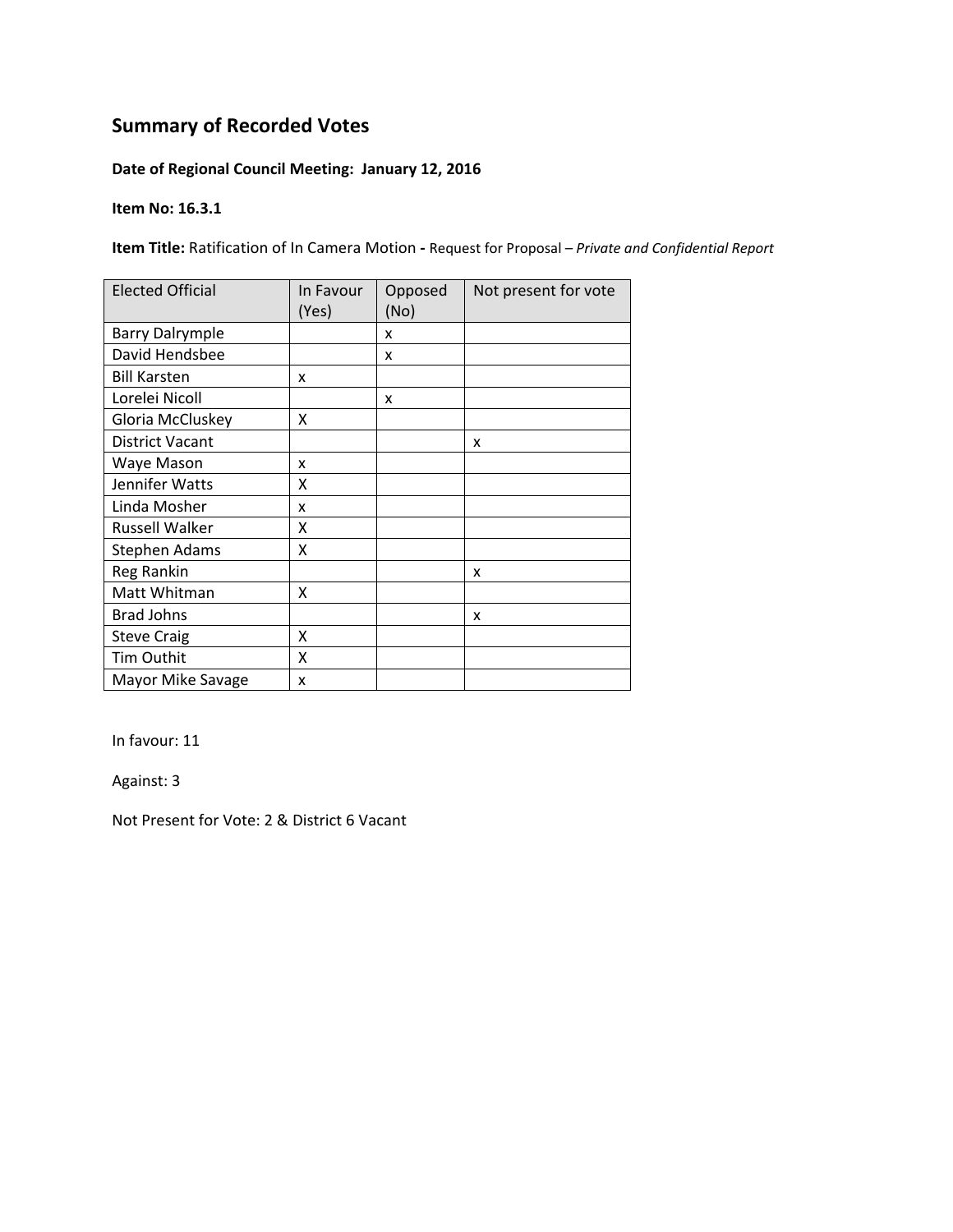## **Date of Regional Council Meeting: January 12, 2016**

### **Item No: 16.4.1 (i)**

**Item Title:** Ratification of In Camera Motion **–** Personnel Matter – CAO Annual Performance Review ‐ *Private and Confidential Report*

| <b>Elected Official</b> | In Favour<br>(Yes) | Opposed<br>(No) | Not present for vote |
|-------------------------|--------------------|-----------------|----------------------|
| <b>Barry Dalrymple</b>  | x                  |                 |                      |
| David Hendsbee          | x                  |                 |                      |
| <b>Bill Karsten</b>     | x                  |                 |                      |
| Lorelei Nicoll          | x                  |                 |                      |
| Gloria McCluskey        | x                  |                 |                      |
| <b>District Vacant</b>  |                    |                 | x                    |
| Waye Mason              | x                  |                 |                      |
| Jennifer Watts          | x                  |                 |                      |
| Linda Mosher            | x                  |                 |                      |
| <b>Russell Walker</b>   | x                  |                 |                      |
| Stephen Adams           | x                  |                 |                      |
| <b>Reg Rankin</b>       |                    |                 | x                    |
| Matt Whitman            |                    | x               |                      |
| <b>Brad Johns</b>       |                    |                 | x                    |
| <b>Steve Craig</b>      | x                  |                 |                      |
| Tim Outhit              | X                  |                 |                      |
| Mayor Mike Savage       | x                  |                 |                      |

In favour: 13

Against: 1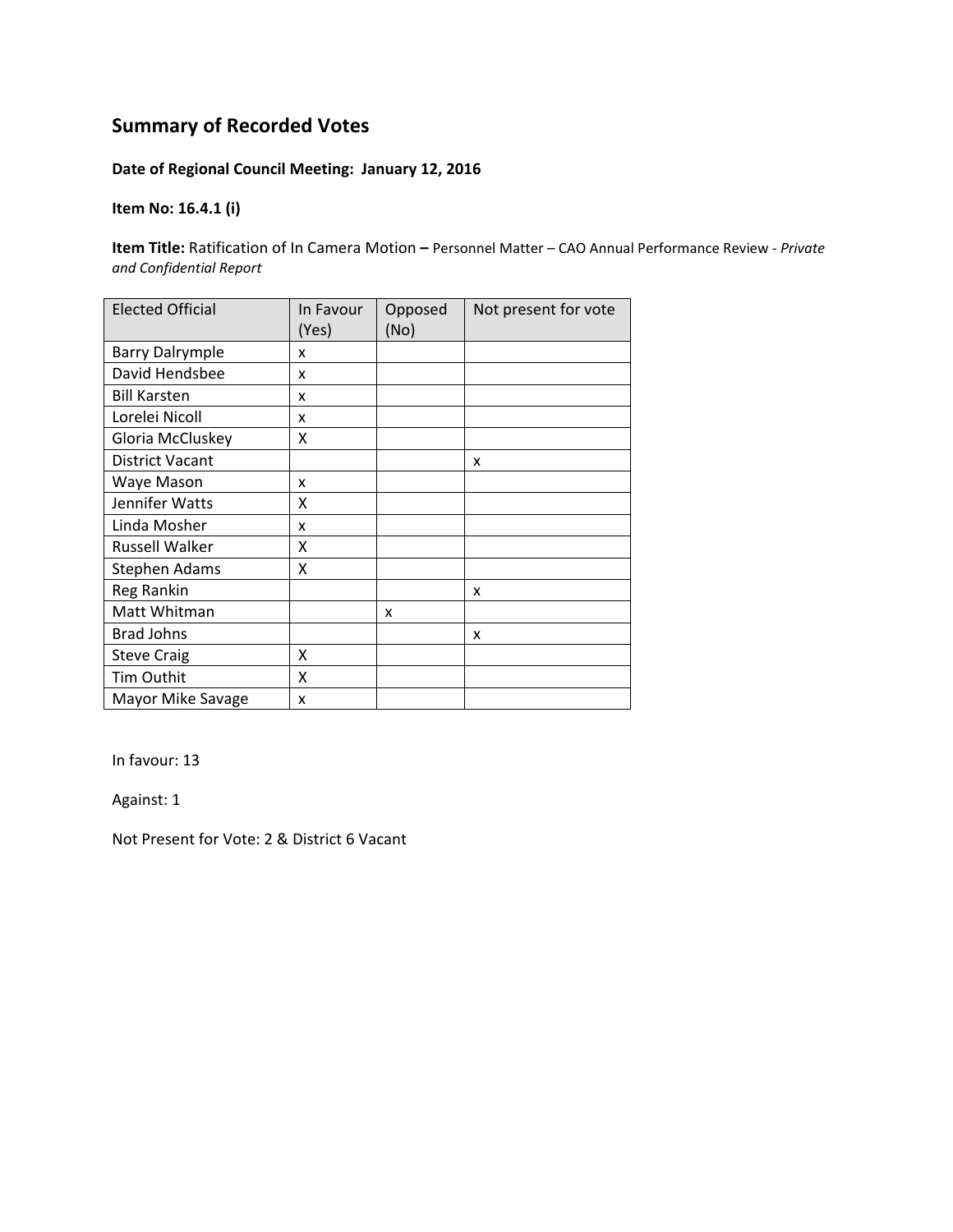## **Date of Regional Council Meeting: January 12, 2016**

### **Item No: 16.4.1 (ii)**

**Item Title:** Ratification of In Camera Motion **–** Personnel Matter – Appointment of Interim CAO ‐ *Private and Confidential Report*

| <b>Elected Official</b> | In Favour<br>(Yes) | Opposed<br>(No) | Not present for vote |
|-------------------------|--------------------|-----------------|----------------------|
| <b>Barry Dalrymple</b>  | x                  |                 |                      |
| David Hendsbee          | x                  |                 |                      |
| <b>Bill Karsten</b>     | x                  |                 |                      |
| Lorelei Nicoll          | x                  |                 |                      |
| Gloria McCluskey        | x                  |                 |                      |
| <b>District Vacant</b>  |                    |                 | x                    |
| Waye Mason              | x                  |                 |                      |
| Jennifer Watts          | x                  |                 |                      |
| Linda Mosher            | x                  |                 |                      |
| <b>Russell Walker</b>   | x                  |                 |                      |
| Stephen Adams           | x                  |                 |                      |
| <b>Reg Rankin</b>       |                    |                 | x                    |
| Matt Whitman            | x                  |                 |                      |
| <b>Brad Johns</b>       |                    |                 | x                    |
| <b>Steve Craig</b>      | x                  |                 |                      |
| Tim Outhit              | X                  |                 |                      |
| Mayor Mike Savage       | x                  |                 |                      |

In favour: 14

Against: Nil